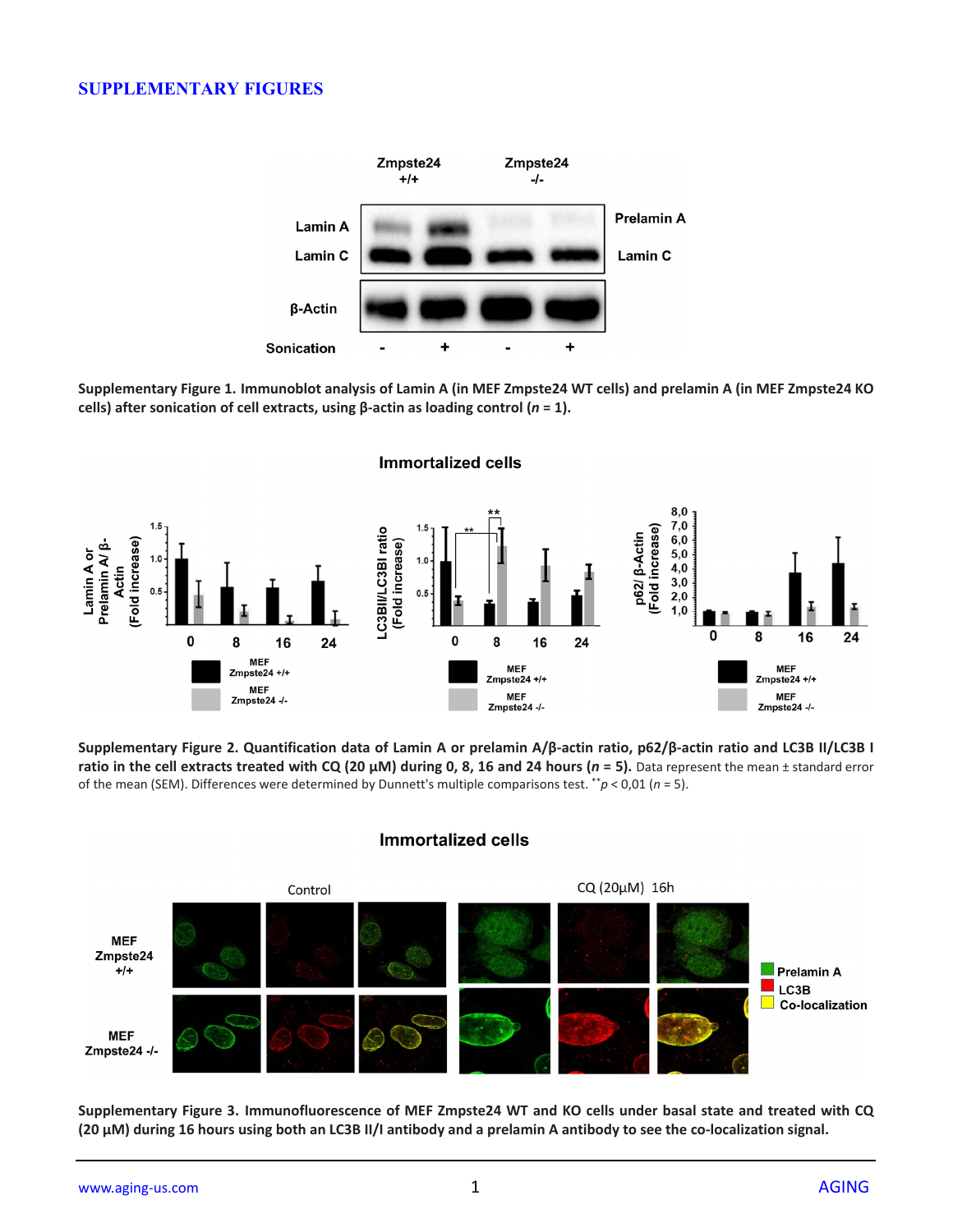

**Supplementary Figure 4. mTORC1 pathway**. Immunoblot analysis in immortalized MEF Zmpste24 WT and KO cells of TSC2, p-p70/p70 ratio, p-ULK-1/ULK ratio using β actin as loading control, in the cell extracts in basal state (*n* = 5). Quantification data of TSC2/β-actin, P-p70/p70 ratio, P-ULK-1/ULK ratio in basal state (*n* = 5). Data represent the mean ± standard error of the mean (SEM). Differences were determined by unpaired Student *t*-test analysis. \*\**p* < 0,01 (*n* = 5).



**Supplementary Figure 5. Quantification and statistical analysis of BIP/Tubulin; phospho-PERK/PERK; phospho-eIF2 alpha/eIF2-alpha and eIF2-alpha/Tubulin.** Data represent the mean ± standard error of the mean (SEM). Differences were determined by unpaired Student *t*-test analysis.